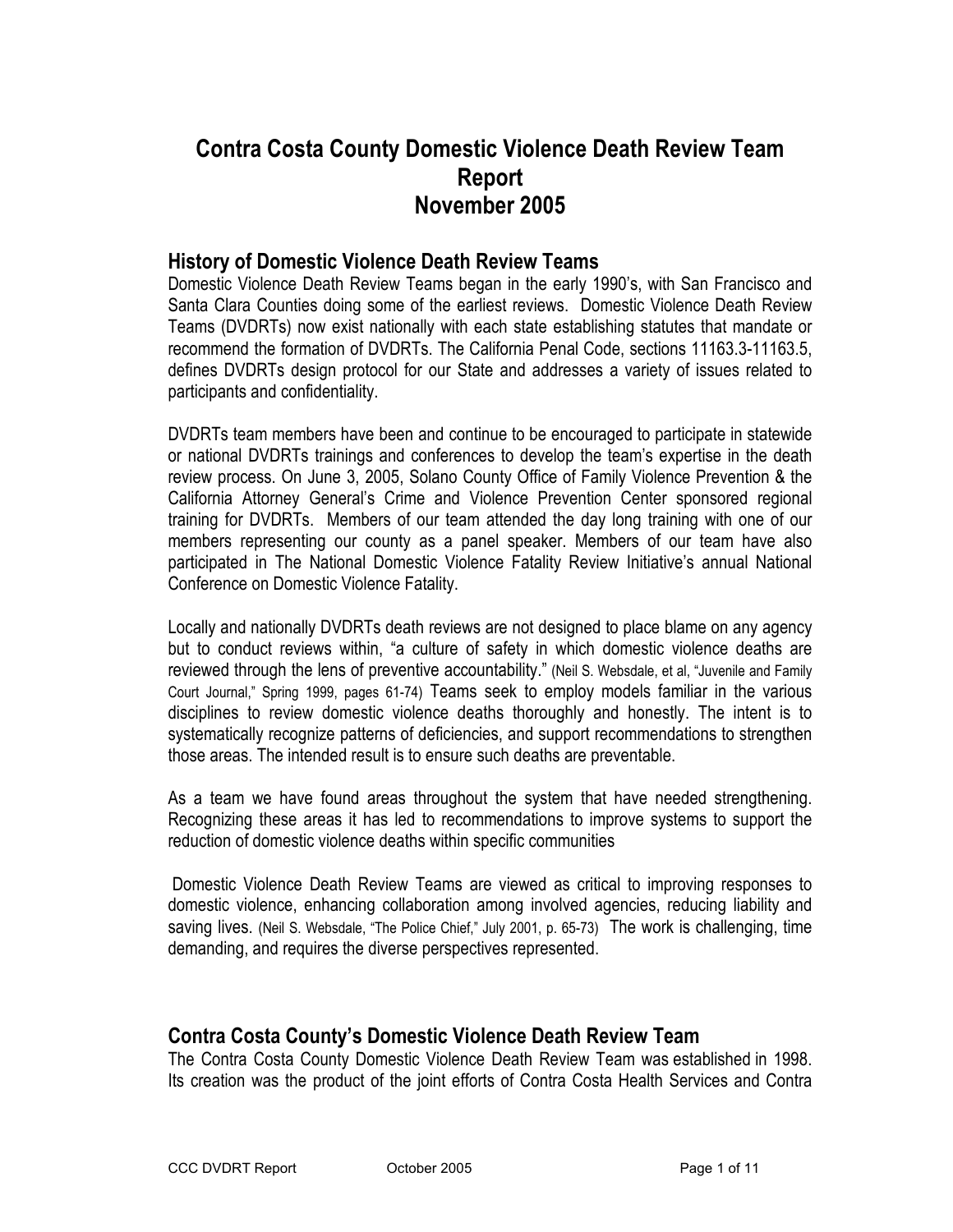Costa Office of the Sheriff. Case reviews began in August 1999, following the development and implementation of operating protocols. The protocol outlines:

- goals,
- $\div$  definitions,
- $\div$  team membership,
- $\div$  confidentiality,
- case criteria,
- procedures
- ❖ reports.

The primary goals of the DVDRT are to:

- $\div$  identify potential gaps in service coordination in an effort to improve existing services delivery and policies.
- ❖ generate better domestic violence data.

Achievements of these goals will eventually diminish/reduce/prevent not only deaths related to domestic violence, but future incidents of domestic violence.

In collaboration with Contra Costa Health Services' Community Health Assessment, Planning and Evaluation Group, a computerized domestic violence death review data base has been developed for data analysis purposes. Data entry is underway, and it is anticipated that future reports will benefit from this development.

Contra Costa County's Domestic Violence Death Review Team's first report was published in November, 2000. It detailed the process of creating the Contra Costa County's Domestic Violence Death Review Team and developed case reviews from 1997. The second report was published March, 2003. It contained information from a selection of case files of deaths occurring from 1998, and 1999. Our 2005 report reviews information from case files not previously addressed 1997 to 2000. These cases have been extensively reviewed by the multidisciplinary team, making case completion a lengthy task.

It should be noted, that case files open to adjudication are not reviewed by the DVDRT due to the legal sensitivity surrounding an open case. Therefore, case files reviewed are usually two to four years old. We currently have one case from 1998, not yet reviewed because it has not been adjudicated. We have five case files from 2000, which are still under review.

### Categorization of Deaths

Basic information on each of the deaths to be reviewed is given to Domestic Violence Death Review Team members who are then asked to seek further information from their respective departments or agencies. Deaths are extensively reviewed in meetings and are categorized into one of five categories:

 Domestic Violence Incident Domestic violence incidents are cases in which the death occurred while current or former intimate partners were interacting with one another. For example, if one partner killed the other by running over them with a car, it would be considered a domestic violence incident.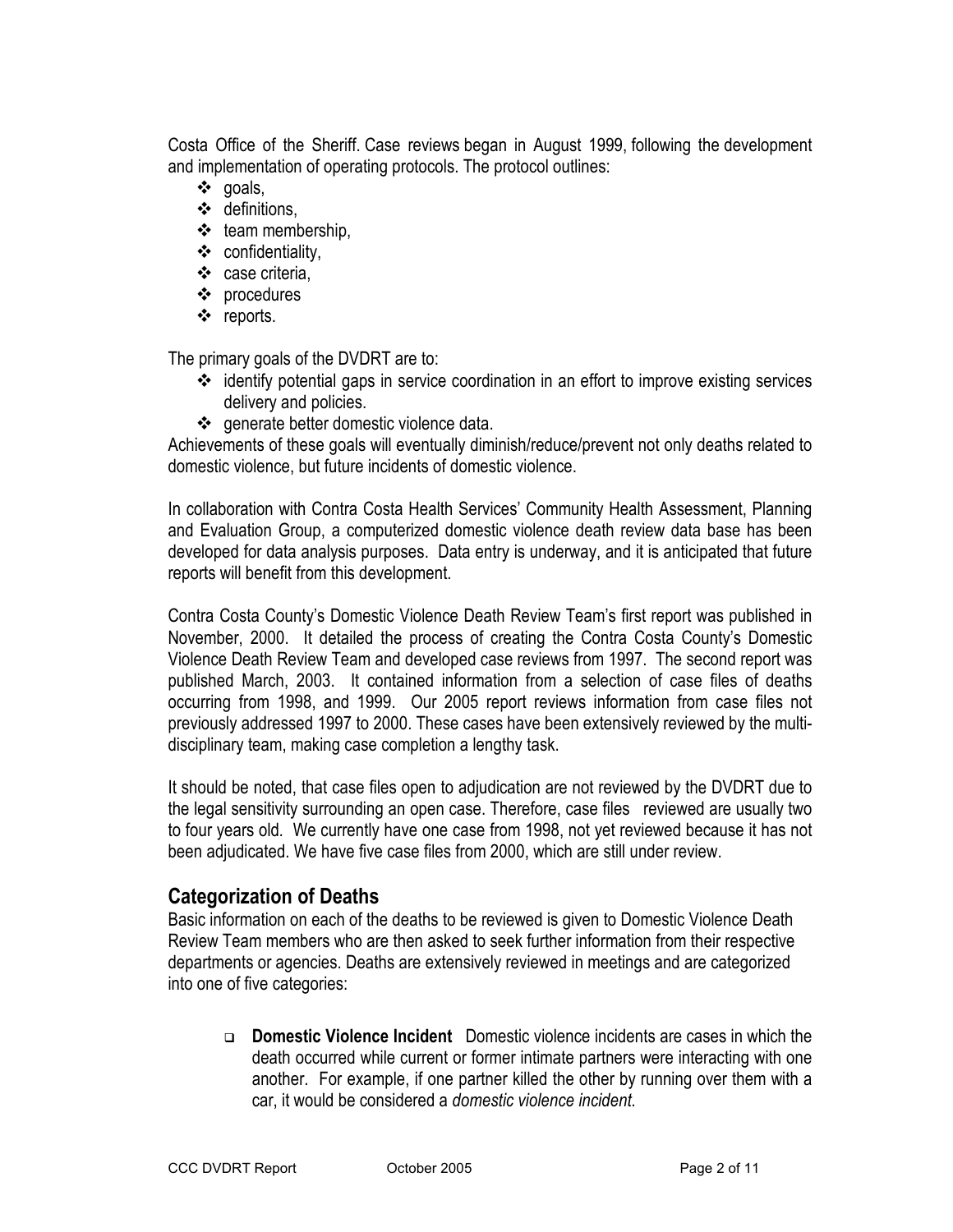- Domestic Violence Related Cases are considered domestic violence related if the death occurred in the midst of an episode of domestic violence but did not necessarily involve one partner killing themselves or the other partner. If one partner killed children of the other partner, or if a police officer was killed while responding to a domestic violence call, it would be considered a domestic violence related death.
- Domestic Violence Motivated Situations where a person committed suicide after the break up of a relationship involving domestic violence, or when a former partner killed their ex-partner's new partner would be considered to be domestic violence motivated.
- Not Proven Domestic Violence The DVDRT reviews cases in which a current or prior history of domestic violence is documented or suspected, but the link to the death is not clear. For example, if a person victimized by domestic violence died of a drug over-dose the death would be considered to be not proven domestic violence.
- Not Domestic Violence In some situations, original suspicions that domestic violence played a role in a person's death prove to be unfounded after further information is available. These cases are classified as not domestic violence, and presumably fall into the same category as the deaths in the county not reviewed by the team.

# Results

### Deaths Reviewed from 1997 to 2000

All told, Contra Costa County's DVDRT has reviewed 58 deaths from 1997, 1998, 1999, and 2000. One case from 1998 is pending review because it has not yet been adjudicated. Five cases from 2000 are still being reviewed. Thirty one deaths were determined to be domestic violence deaths; 23 domestic violence incidents, 7 domestic violence related, 1 domestic violence motivated. These 31 deaths involved 26 separate events involving domestic violence. Of the twenty seven other deaths reviewed, 10 were not proven domestic violence and 17 were not domestic violence. (Table 1) It is likely that some of the ten deaths classified as not proven domestic violence would be considered domestic violence cases if further information were available.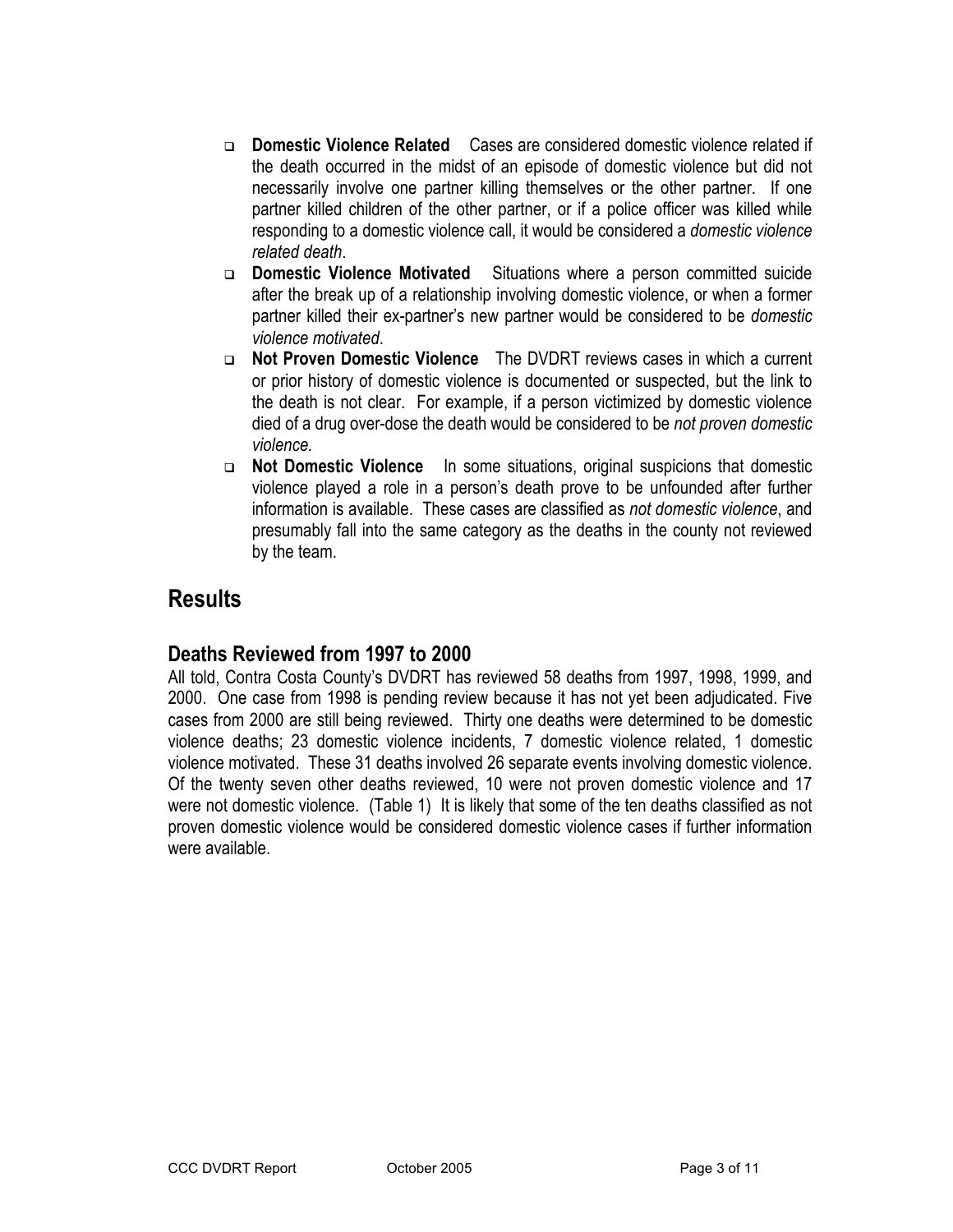| <b>Classification</b> | 1997     | 1998  | 1999 | 2000  | <b>Total</b> |
|-----------------------|----------|-------|------|-------|--------------|
| <b>DV</b> Incident    | 6        | 7     | 8    | 2     | 23           |
| <b>DV Related</b>     | 3        | 3     | 1    | 0     | 7            |
| <b>DV Motivated</b>   | $\Omega$ | 1     | 0    | 0     | 1            |
| <b>Not Proven DV</b>  | 4        | 0     | 6    | 0     | 10           |
| Not DV                | 8        | 3     | 4    | 2     | 17           |
| Total                 | 21       | $14*$ | 19   | $4^*$ | 58           |

Table 1: Classification of Deaths

\*not all deaths reviewed for years 1998 and 2000

Of the 31 deaths involving domestic violence, 17 were males, and 14 females. All of the males were adults. Three of the females were children. Two were killed by their father who then killed himself, and one was a teen killed by her 18 year old boyfriend. There were 17 homicides, 12 suicides, 1 accidental drowning while being chased by police and 1 natural death years after a gunshot wound. Thirteen of the 14 females died of homicide, 12 at the hands of males, and one at the hand of a female intimate partner. One female committed suicide. Eleven of the 17 males committed suicide, while 4 died of homicide. Three men were killed by adult women, and one was killed by the adult son of his girlfriend. The natural death occurred in a man who had been paralyzed by a gunshot wound inflicted by his teenage step daughter. (Table 2)

|                   | Male |      |      |      |              | Female |      |      |      |         | Total |
|-------------------|------|------|------|------|--------------|--------|------|------|------|---------|-------|
|                   | 1997 | 1998 | 1999 | 2000 | <b>Total</b> | 1997   | 1998 | 1999 | 2000 | Total   | Grand |
|                   |      |      |      |      | males        |        |      |      |      | females | total |
| Homicide          | ∩    |      |      |      |              | υ      |      | 5    |      | 13      | 17    |
| <b>Suicide</b>    | n    | 5    | ບ    |      | 11           |        |      | U    |      |         | 12    |
| <b>Accidental</b> |      | U    |      |      |              |        |      |      |      |         |       |
| <b>Natural</b>    |      |      |      |      |              |        |      |      |      |         |       |
| Total             | 5    |      |      |      | 17           | Д      |      | 5    |      | 14      | 31    |

Table 2: Cause of Death by Gender

Caucasians accounted for 13 of the deaths, African Americans 7, Hispanics 6, Southeast Asians 2, and Filipinos, South Asians and Native Americans 1 each. (Tables 3 and 4)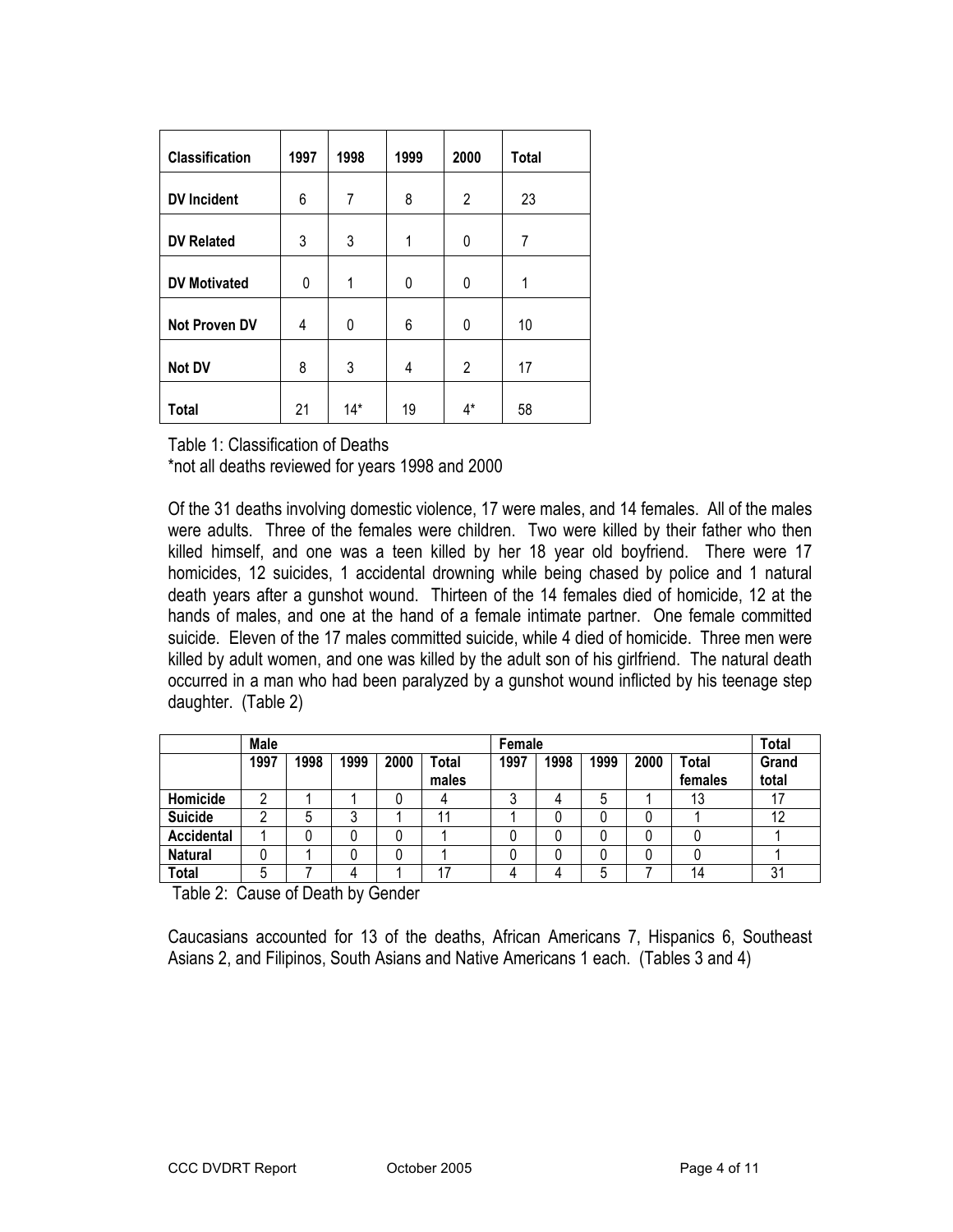| <b>Ethnicity</b>        | <b>Male</b> | Female | Total |
|-------------------------|-------------|--------|-------|
| <b>African American</b> |             |        |       |
| Caucasian               |             | 5      |       |
| <b>Filipino</b>         |             |        |       |
| <b>Hispanic</b>         |             |        |       |
| <b>Native American</b>  |             |        |       |
| <b>South Asian</b>      |             |        |       |
| <b>Southeast Asian</b>  |             |        |       |
| Total                   |             |        |       |

Table 3: Ethnicity of Decedent by Gender

| Cause          | African<br>American | Caucasian | Filipino | <b>Hispanic</b> | <b>Native</b><br>American | South<br>Asian | <b>Southeast</b><br>Asian | Total |
|----------------|---------------------|-----------|----------|-----------------|---------------------------|----------------|---------------------------|-------|
| Homicide       |                     |           |          |                 |                           |                |                           | 17    |
| <b>Suicide</b> |                     |           |          |                 |                           |                |                           | 12    |
| Accidental     |                     |           |          |                 |                           |                |                           |       |
| <b>Natural</b> |                     |           |          |                 |                           |                |                           |       |
| <b>Total</b>   |                     | 13        |          |                 |                           |                |                           | 31    |

Table 4: Cause of Death by Ethnicity

Of the 31 deaths determined to be domestic violence deaths, 66% involved firearms. Firearms were the method of death in 19 deaths, and the method of injury in the natural death due to complications of domestic violence related injury. They were also the method in events were someone died and 5 survivors were injured during shootings. Knives were used in 4 deaths, strangulation by hanging in 2 deaths, other strangulation, suffocation, a car and a nail gun were the method in one death each. The hangings were both suicides, as was the nail gun death. (Table 5) Additionally, 71% of the deaths occurred during times of separation (22 of 31). Twelve of these deaths were homicides and 10 were suicides.

| <b>Method</b>                | Homicide | <b>Suicide</b> | Total* |
|------------------------------|----------|----------------|--------|
| Car                          |          |                |        |
| <b>Firearm</b>               | 10       |                | 19     |
| Knife                        |          |                |        |
| <b>Nail Gun</b>              |          |                |        |
| <b>Strangulation/Hanging</b> |          |                |        |
| Suffocation                  |          |                |        |
| Total                        |          |                | 29     |

Table 5: Method of Death by Cause of Death\*

\*Does not include deaths due to natural or accidental causes

 Of the 26 domestic violence events accounting for the 31 deaths, there were ten events involving attempted/completed homicide followed by attempted/completed suicide. In nine of these cases men were responsible for the deaths; in one case a woman was responsible. Attempted/completed homicide cases accounted for 15, or nearly half, of the domestic violence deaths. They also accounted for 5 gunshot wounds to survivors. One case involved homicide in a nearby county and suicide in Contra Costa County. The total number of deaths attributable to this episode is not known. It is clear there were at least 2, though only one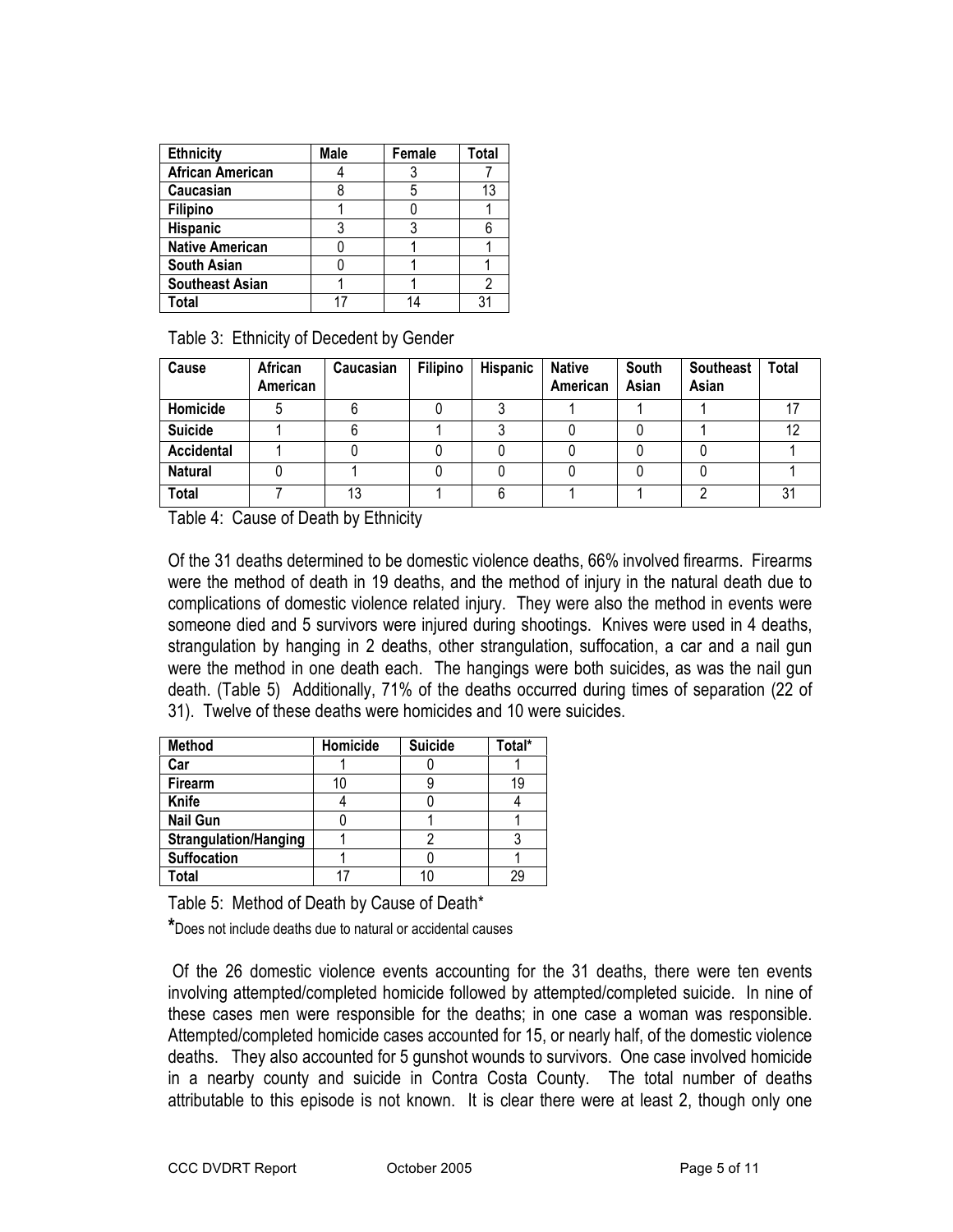occurred in and was reviewed by Contra Costa County's DVDRT. Four cases involved unsuccessful homicides and successful suicides, accounting for 4 deaths and 3 of the gunshot injuries to survivors of attempted homicide. Four cases involved a man killing his intimate partner and then himself, accounting for 6 deaths. Another case claimed three lives, a man and his two daughters, ages 1 and 3 years old. This man also injured an adult male survivor. Seven of the nine attempted/completed homicides/suicides clearly occurred during times of separation. Details of the relationships in the remaining cases were not available.

Some have questioned whether marital status influences domestic violence deaths. Thirteen of the 26 domestic violence events resulting in deaths involved people married (12 cases) or formerly married (I case) to the involved intimate partner. Seven homicides, seven suicides, and 1 natural death occurred among those married. Thirteen of the events involved people never married to the involved intimate partner. Ten homicides, 5 suicides, and 1 accidental death occurred among those not married. Children of abused women shot their mothers' intimate partner in 2 cases, one where the adult intimate partners were married, and one where they were not. Adults shot children in 3 cases, two where the adult intimate partners were married, and one where they were not. In two cases fathers shot their biological children, and in one case a man shot his step-daughter. Our data does not indicate that marital status is a significant predictor of domestic violence homicide or suicide in Contra Costa County. (Table 6)

|                                                            | Homicide | <b>Suicide</b> | <b>Accident</b> | <b>Natural</b> | Total |
|------------------------------------------------------------|----------|----------------|-----------------|----------------|-------|
| <b>Married to</b><br>involved<br>intimate<br>partner       |          |                |                 |                | 15    |
| <b>Never married</b><br>to involved<br>intimate<br>partner | 10       | 5              |                 |                | 16    |
| Total                                                      | 17       | 12             |                 |                | 31    |

Table 6: Ever Married to Intimate Partner by Cause of Death

Domestic violence deaths affect people across the life span. Children are injured and murdered, teenagers shoot adults to protect their mothers, teen relationships involve violence and sometimes death, and we are never too old to be involved in a domestic violence death. A 5 year old was shot by his father, sustaining permanent brain injury. A 15 year old was shot by her step-father, sustaining serious head injuries. Two girls under 4 were killed. A 15 year old shot her step father. At least two relationships involved teen girls abused by male partners. In one case the man drowned while fleeing police after a 911 call was placed because of domestic violence, in the other case the girl was killed by her partner. It is possible that violence occurred in other relationships prior to the deaths occurring between 18 and 24, though that information is not available. Two men over 65 died; one homicide and one suicide. (Table 7)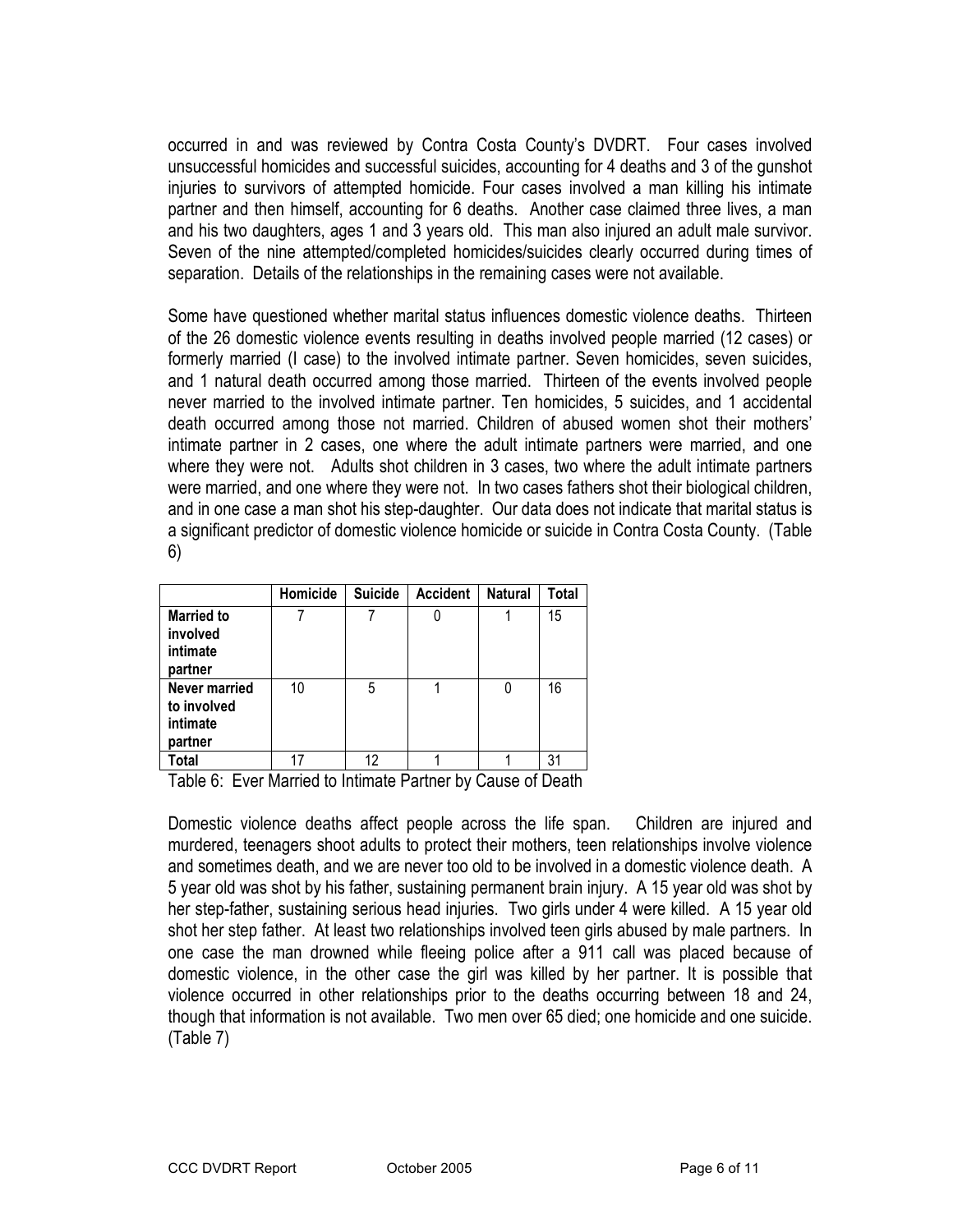| Age in years | <b>Responsible for</b><br>Homicide | Death by Homicide | <b>Death by Suicide</b> |
|--------------|------------------------------------|-------------------|-------------------------|
| $0 - 5$      |                                    |                   |                         |
| $13 - 17$    |                                    |                   |                         |
| 18-24        |                                    | C                 |                         |
| 25-40        |                                    |                   |                         |
| 40-64        |                                    |                   |                         |
| >65          |                                    |                   |                         |

Table 7: Age in years by role in domestic violence episode. Those responsible for homicide and suicide are listed twice, and thus totals differ from others.

Survivors are also impacted by domestic violence deaths. Some have been physically injured. Four adults were injured in the 5 attempted homicide/successful suicide situations. Two children suffered gun shot wounds to the head. These people and others also suffer the psychological trauma of attempted murder. Many witness the homicides and suicides. In our cases, 7 minor children where left without their mother and 7 without their father. Two children were left without surviving parents. Surviving parents may be in incarcerated for the death of the other parent, another loss for children. Adult children and other family members are also impacted. People lose their children and grandchildren, sisters, brothers, extended family, friends and colleagues. Often, entire communities are traumatized by domestic violence deaths.

In one case we reviewed and categorized as "Not Proven Domestic Violence," several important issues were raised. The incident we reviewed involved a man being killed by police as he was stabbing his daughter in law. Because these two had not been intimate partners, we could not categorize it as "Domestic Violence Related," according to our definitions. However, his wife was forced to watch the stabbing, and there had been prior violence between the man and his wife, as well as the man and his daughter in law. There had been prior calls to the police by various neighbors who were aware of the violence, however there were not full reports generated by these calls. The elders in this Asian immigrant family did not speak English, and the younger folks were so frightened of and controlled by the eldest man that they denied anything was going on when officers investigated the neighbors' calls. A man died and a woman sustained life threatening and life altering injuries. Child and adult family members lived with the violence and fear, and witnessed the injury and death. Family violence occurs in multiple forms and often involves multiple family members. Cultural and language barriers present challenges in recognizing and intervening in such situations. Intervening when people seem resistant, or do not know how to ask for help, presents additional challenges.

Domestic violence deaths occur throughout Contra Costa County. Sometimes, people reside in places different than where the events occur. Antioch had 4 events and 7 deaths. One person was injured in Wyoming 9 years before his death, and one murder/suicide took 3 lives. Bay Point had 2 events and deaths. Concord had 4 events, one of a person living in Walnut Creek who hanged himself outside the Concord Pavilion, and one murder/suicide. Concord lost 4 residents. El Sobrante had one event and death. Oakley had one event that claimed 2 lives. Pittsburg had 4 events and 4 deaths. Pleasant Hill had one event and death. Richmond had 3 events and 3 deaths. San Pablo had 4 events and 5 deaths. Walnut Creek had 2 events and lost 3 residents, including the one who hanged himself at the Concord Pavilion. (Table 8)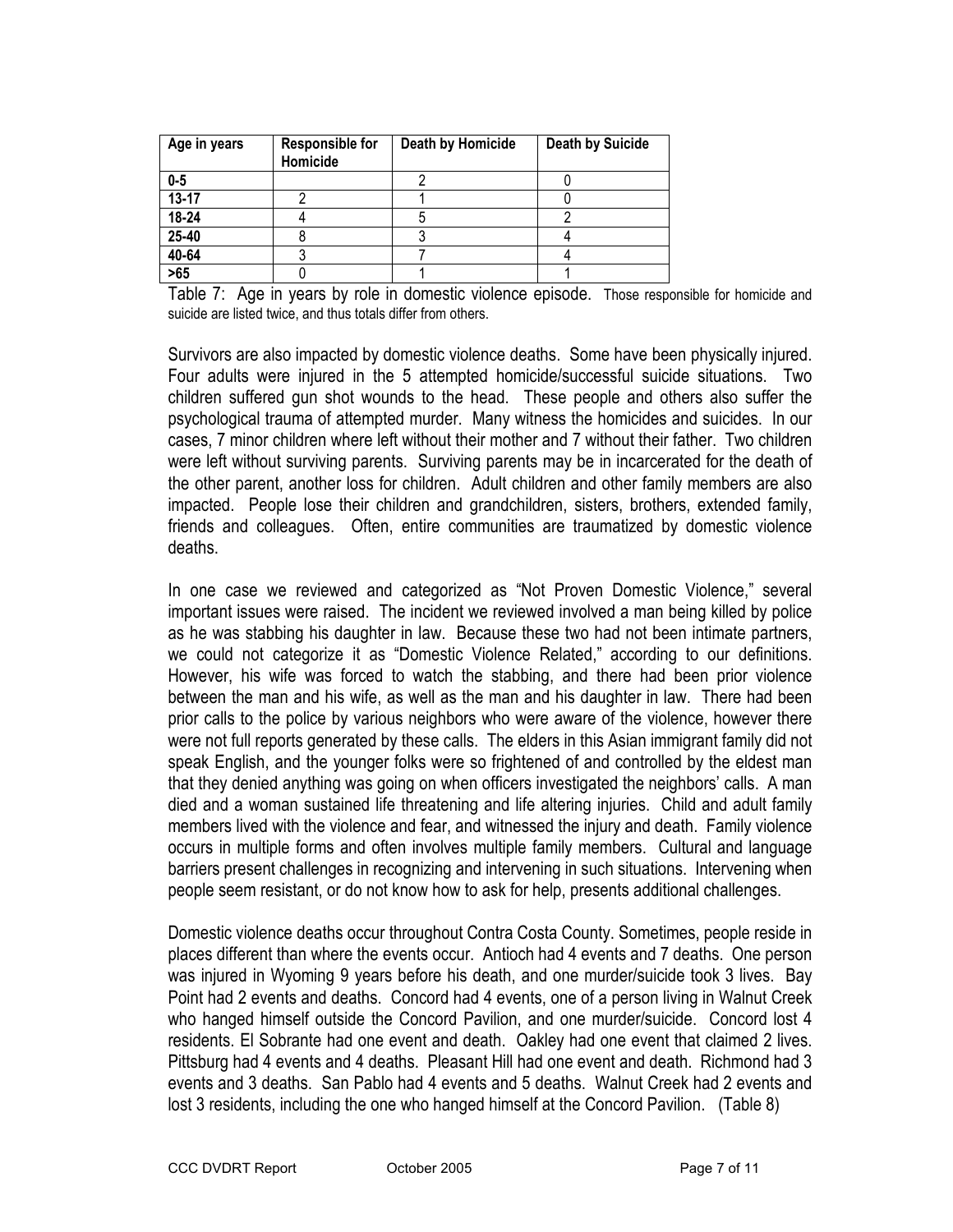| City          | Antioch | Bav<br>Point | Concord | Sobrante | Oakley | Pittsburg | Pleasant<br>Hill | <b>Richmond</b>  | San<br>Pablo | Walnut<br><b>Creek</b> |
|---------------|---------|--------------|---------|----------|--------|-----------|------------------|------------------|--------------|------------------------|
| <b>Number</b> |         |              |         |          |        |           |                  |                  |              |                        |
| -             |         |              |         | .        |        | $\sim$ .  |                  | $\sim$<br>$\sim$ |              |                        |

Table 8: Number of events resulting in 1 or more domestic violence deaths. One event occurred in Wyoming 9 years prior to the death in Antioch.

In twenty one of the 26 domestic violence events involving deaths, there was a history of prior domestic violence between the intimate partners involved. This was revealed by prior police reports for domestic violence, prior calls to domestic violence service agencies, or interviews of survivors at the time of the deaths. The 20 events account for 25 deaths. Males were the perpetrators of domestic violence in 19 of the 20 couples involved. In one case, there appeared to have been recurrent, mutual domestic violence. Eight of the 10 attempted/completed homicides/suicides involved relationships known to have had violent histories. In several cases, there was not adequate information to be clear whether prior domestic violence had occurred or not.

In twelve of the 26 events accounting for the 31domestic violence deaths, law enforcement or other domestic violence services had been contacted prior the deaths. The majority (54%) involved in domestic violence deaths had no known contact with law enforcement regarding domestic violence or with other domestic violence service agencies. Of the 20 cases with a known history of domestic violence, just over half (12 of 20, or 60%) had previous contact with law enforcement or other domestic violence service agencies. In the 12 cases with a known history of domestic violence and contact with law enforcement or other service agencies, there were 13 total deaths. Eight men died; 4 by suicide, 2 by homicide, and one each by accidental and natural causes. One homicide was an adult son killing the man who had been violent with him and his mother, and the other was a man killed by his estranged wife with whom he had a well documented recurrent, mutually violent relationship. Each had prior charges for abusing the other. The accidental death was a drowning while fleeing police and the natural causes was the man shot 9 years prior by his step-daughter for abusing her and her mother. Five women died, all by homicide at the hands of the men who had previously been violent with them. Eight of the attempted/completed homicides/suicides involved relationships with a known history of intimate partner violence. In only 2 cases was there a history of involvement of law enforcement or other domestic violence services. The other six cases with a known history of violence had no contact with law enforcement or other domestic violence services, and account for 10 deaths.

Few deaths involved parties protected or restrained by restraining orders. Of 26 separate domestic violent episodes that involved at least one death, only five (19%) involved parties protected or restrained by restraining orders. Three men committed suicide while restrained by a restraining order, one of whom killed his wife and injured his son prior to killing himself. One woman killed her ex-husband while she was both protected and restrained by a mutual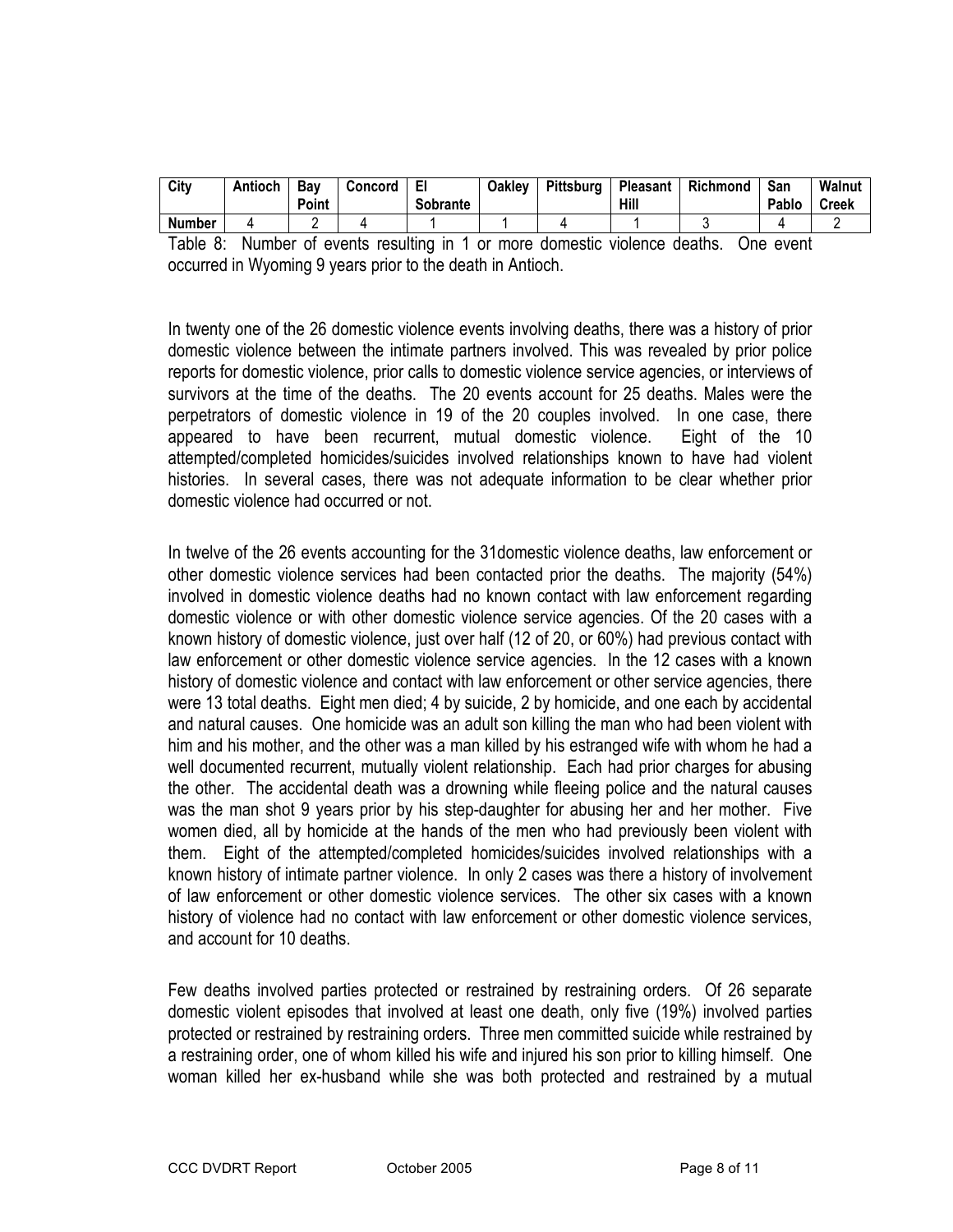restraining order. In 4 of the 5 cases were restraining orders were active at the time of the domestic violence deaths, the parties had been or were currently married to one another.

### . Conclusions

- 1. Local statistics are proving true what national data have shown: The most dangerous time of a relationship is during the time of separation.
- 2. Firearms were used in the majority of both homicides and suicides in domestic violence cases.
- 3. Children remain both direct and indirect victims of domestic violence.
- 4. The majority of female domestic violence deaths are the result of homicide by males. The majority of male domestic violence deaths are the result of suicide. More males die than females in domestic violence events in Contra Costa County.
- 5. Domestic violence deaths are not confined to any specific region of Contra Costa County.
- 6. Domestic violence deaths are not confined to any specific ethnic/cultural group in Contra Costa County.
- 7. The majority of people involved in incidents reviewed are not known to have sought services from public or private domestic violence service agencies.
- 8. A majority of deaths involved individuals who were neither protected nor restrained by restraining orders.
- 9. Marital status does not influence the risk of domestic violence death in Contra Costa County.
- 10. Domestic Violence can be challenging to recognize, particularly if those involved are resistant to intervention.

# Recommendations

- 1. Recognizing that separation is a critical time, all persons working with individuals involved in violent relationships need to be aware of the potential for lethality and promote the development of a safety plan which may include:
	- a. Emergency protective orders and/or restraining orders.
	- b. Alternative housing and/or shelter.
	- c. Appropriate referrals for all family members.
- 2. When restraining orders are in place and/or arrests occur, firearms should be confiscated whenever possible.
- 3. The safety and welfare of children should be considered, assessed and documented in all domestic violence incidents.
- 4. First responders should document the presence of children, assess the safety and welfare of the children, and interview children in all domestic violence incidents.
- 5. Community outreach and education regarding domestic violence must reflect the cultural/ethnic diversity of Contra Costa County. Services must also reflect this diversity.
- 6. The countywide use of the Domestic Violence Report/Supplemental by law enforcement agencies and centralized computer data entry by the Sheriff's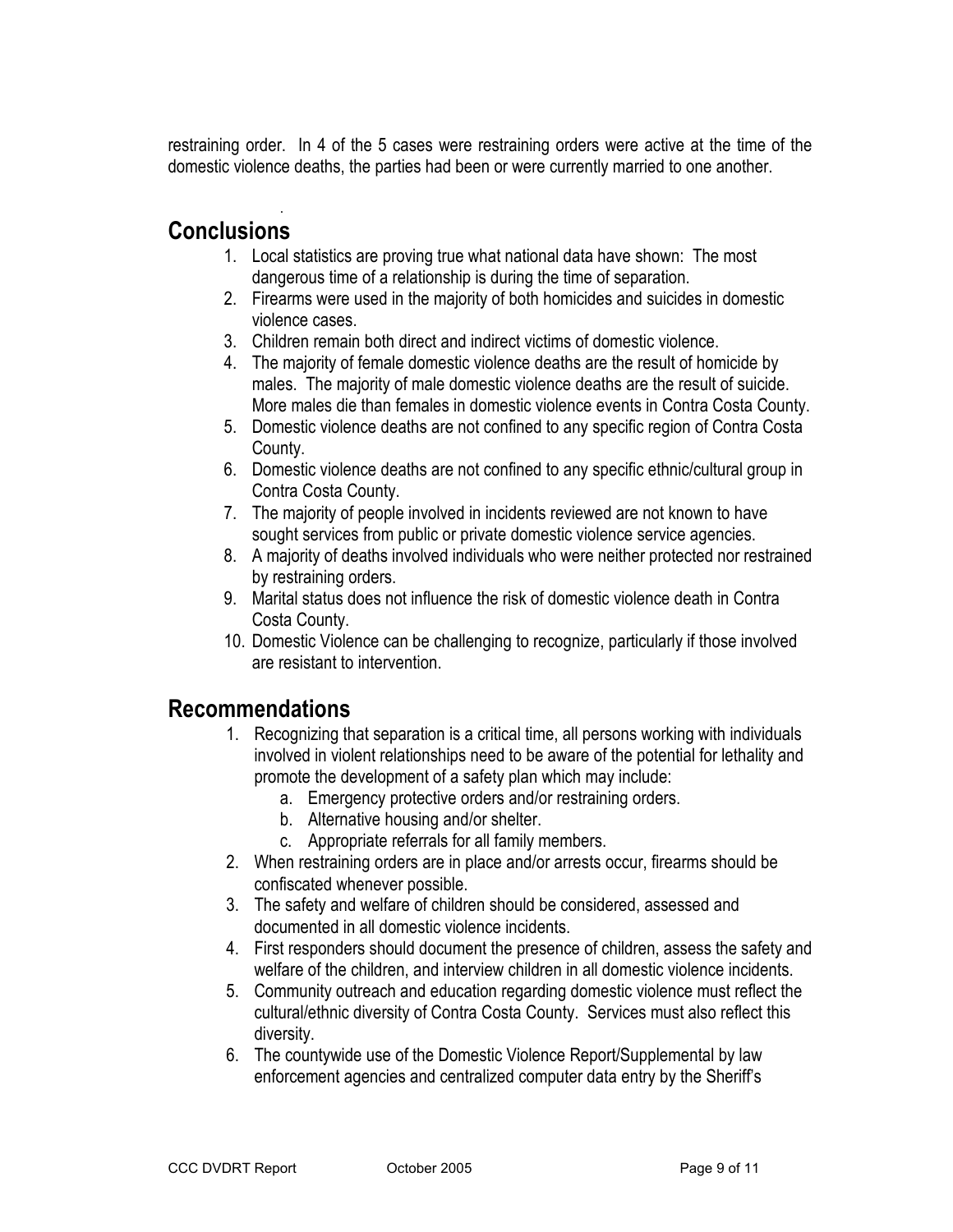Department has improved significantly and is essential for agencies dealing with domestic violence. This data base must be maintained.

- 7. Government and private agencies must continue to develop and implement methods for identifying and coding cases involving domestic violence.
- 8. Multidisciplinary efforts to address domestic violence treatment and intervention should continue and be further enhanced, including, though not limited to, enhanced coordination and exchange of information between Child Death Review Team and Domestic Violence Death Review Team.
- 9. We recognize the value of the services provided by public and private agencies and encourage referral to and collaboration with these agencies by all involved with individuals involved in violent relationships. These agencies provide services that are essential for preventing domestic violence deaths, and require on going fiscal and political support.